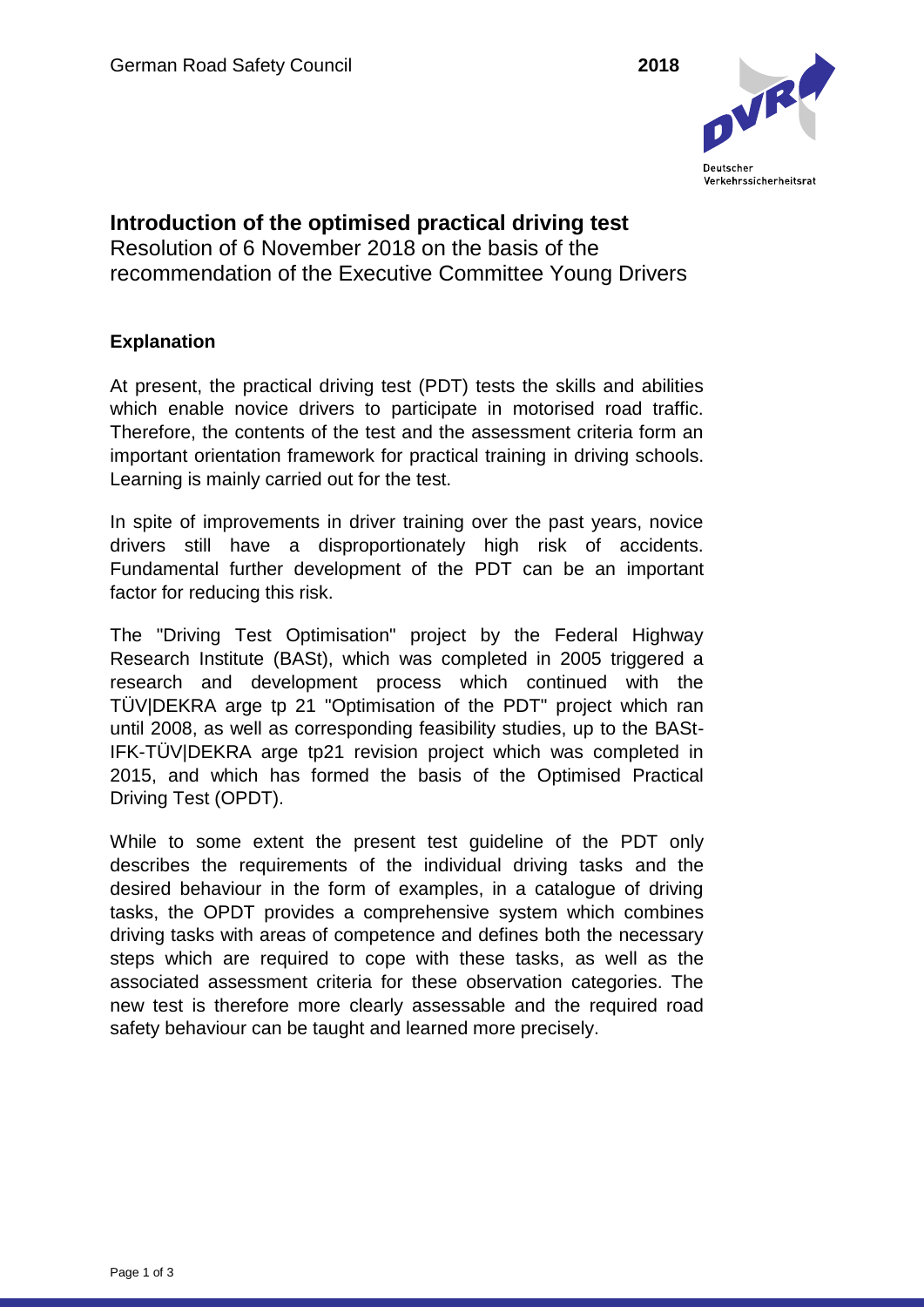While up to now the documentation of test results and feedback to the test candidate have been primarily error oriented, the OPDT provides a differentiated and competence-related verbal and written feedback for all (passed and failed) driving tests. This enables a more realistic selfassessment by novice drivers and learner drivers with regard to the need for further practice and development, which prevents overestimation of their own abilities and eliminates the pressure for perfection.

While at present, scientific evaluation of the tests and test performances can only be implemented on the basis of events, in future, recording of the driving competence shown in the electronic test report will enable continuous evaluation and further development of the test and therefore targeted adaptation of training, e.g. to changes in traffic conditions or requirements of the candidates. Also, a differentiated comparison of the test with regard to the inclusion of new lesson content and teaching approaches can be made.

The OPDT must therefore be considered to be a decisive step forward, both for assessment, feedback and evaluability.

The OPDT involves changed or extended process steps for performance of the test. In particular, observation and documentation of the test drive, assessment of the test (detailed evaluation of driving competence) as well as feedback to the candidate require an extension of the time which is required for the test. This involves a total extra time of ten minutes for the test, of which five minutes involve pure driving time.

## **Resolution**

The DVR recommends:

1. Introduction of the OPDT with a catalogue of driving tasks, electronic test report and written feedback for novice drivers,